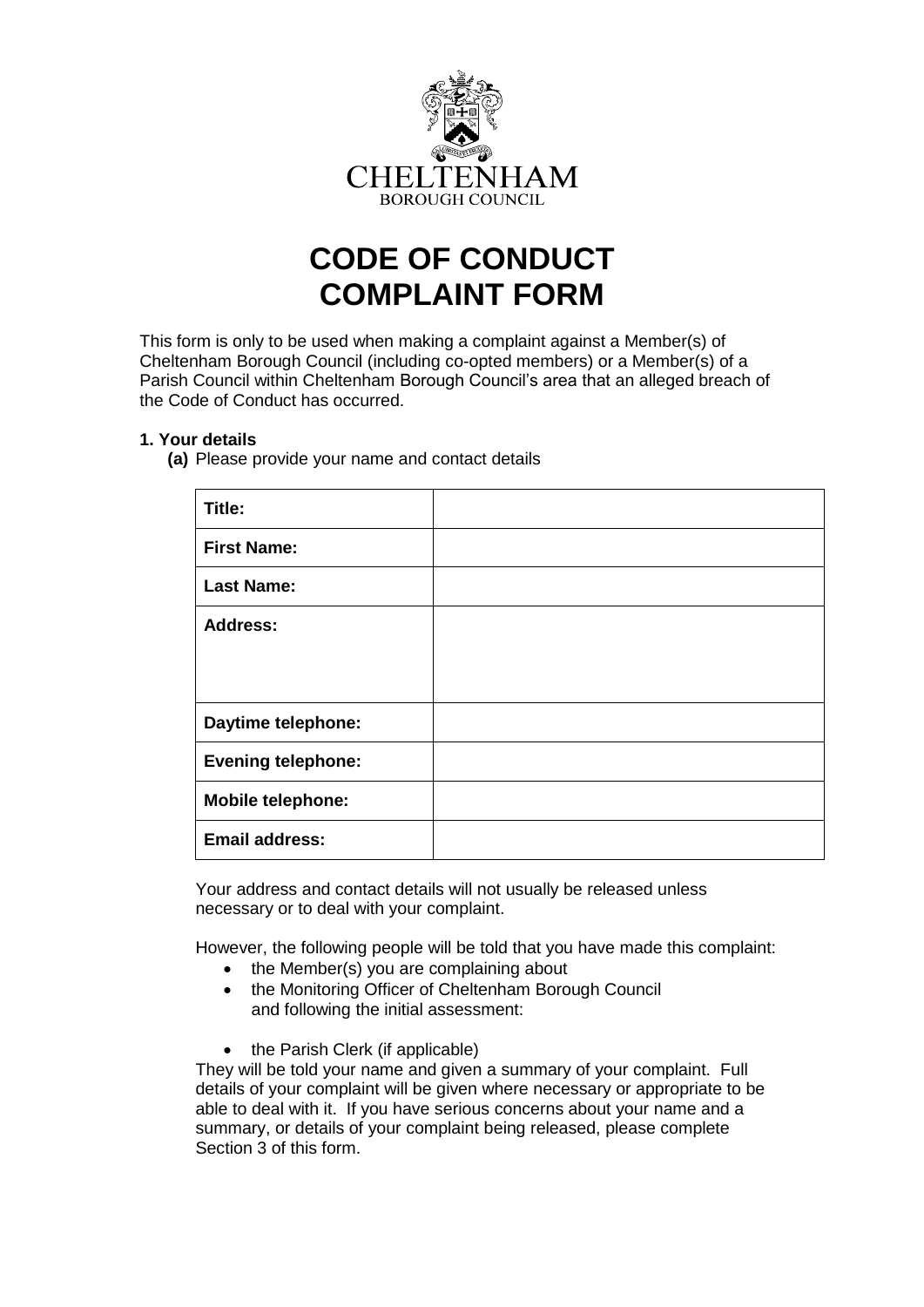**(b)** Please describe which complainant type best describes you:

| Member of the public                             |
|--------------------------------------------------|
| An elected or co-opted Member of an Authority    |
| An Independent Member of the Standards Committee |
| <b>Member of Parliament</b>                      |
| <b>Local Authority Monitoring Officer</b>        |
| Other Council Officer or Authority employee      |
| Other                                            |
|                                                  |

#### **2. Making your complaint**

The attached leaflet explains how to make your complaint and the process that will be followed in considering your complaint. Please read it carefully and ensure that you understand the process fully before completing and submitting your complaint for consideration.

Please provide the name of the Member(s) you believe have breached the Code of Conduct and the name of their Authority:

| <b>Title</b> | <b>First name</b> | Last name | <b>Council or Authority name</b> |
|--------------|-------------------|-----------|----------------------------------|
|              |                   |           |                                  |
|              |                   |           |                                  |
|              |                   |           |                                  |
|              |                   |           |                                  |
|              |                   |           |                                  |
|              |                   |           |                                  |
|              |                   |           |                                  |
|              |                   |           |                                  |

Please explain in this section (or on separate sheets) what the Member has done that you believe breaches the Code of Conduct, giving a reference to a specific section of the code where possible. If you are complaining about more than one Member you should clearly explain what each individual person has done that you believe breaches the Code of Conduct.

It is important that you provide all the information you wish to have taken into account in the initial assessment of your complaint in deciding whether to take any further action on your complaint. For example:

 You should be specific, wherever possible, about exactly what you are alleging the Member said or did. For instance, instead of writing that the Member insulted you, you should state what it was they said.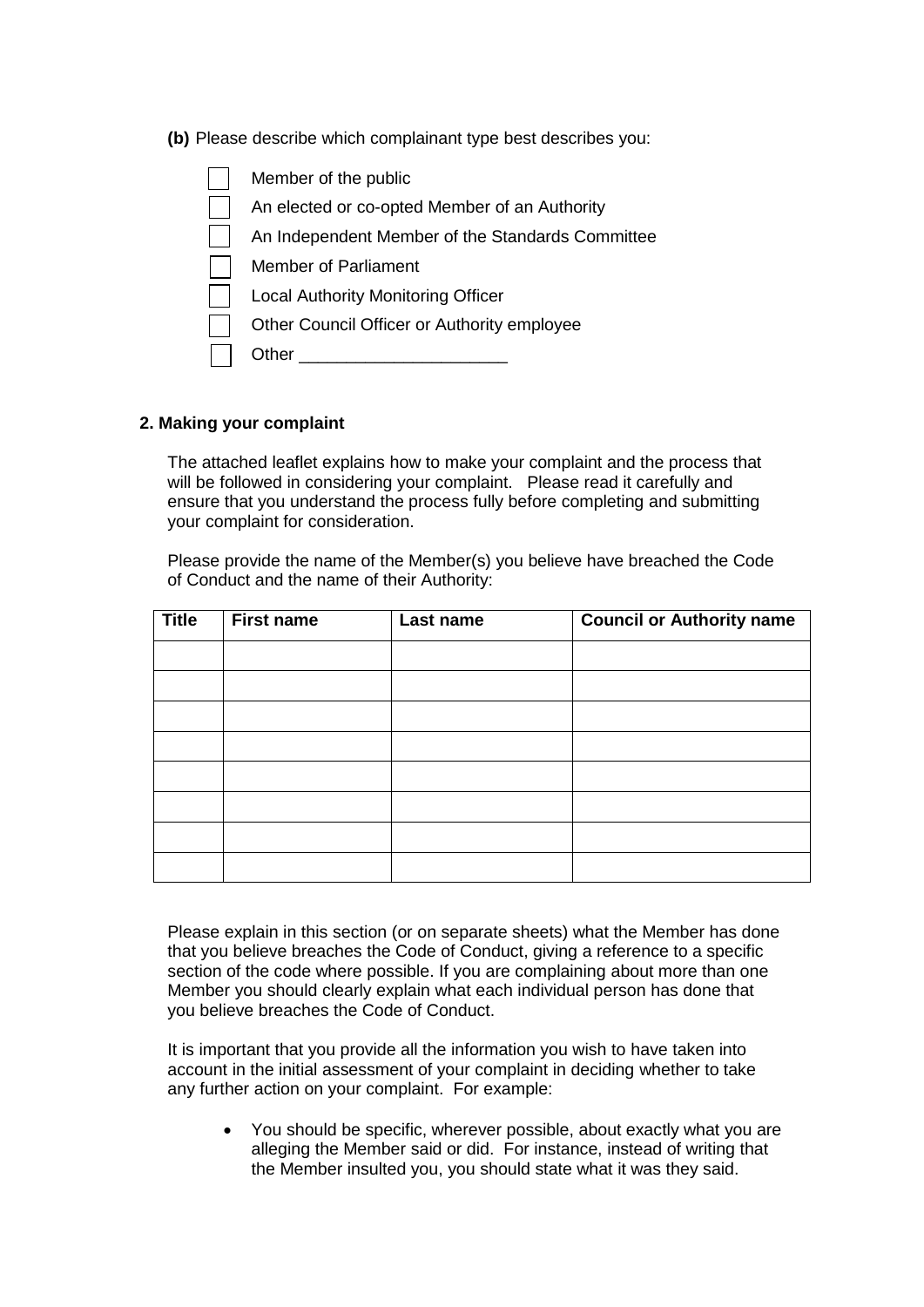- You should provide the dates of the alleged incidents wherever possible. If you cannot provide exact dates it is important to give a general timeframe.
- You should confirm whether there are any witnesses to the alleged conduct and provide their names and contact details if possible.
- You should provide any relevant background information e.g.copies of correspondence, documents, names and details of witnesses. Please avoid sending in large amounts of background information that only relate indirectly to your complaint.

Please provide details of your complaint and what the Member(s) has / have done that you believe breaches the Code of Conduct. Continue on a separate sheet if there is not enough space on this form.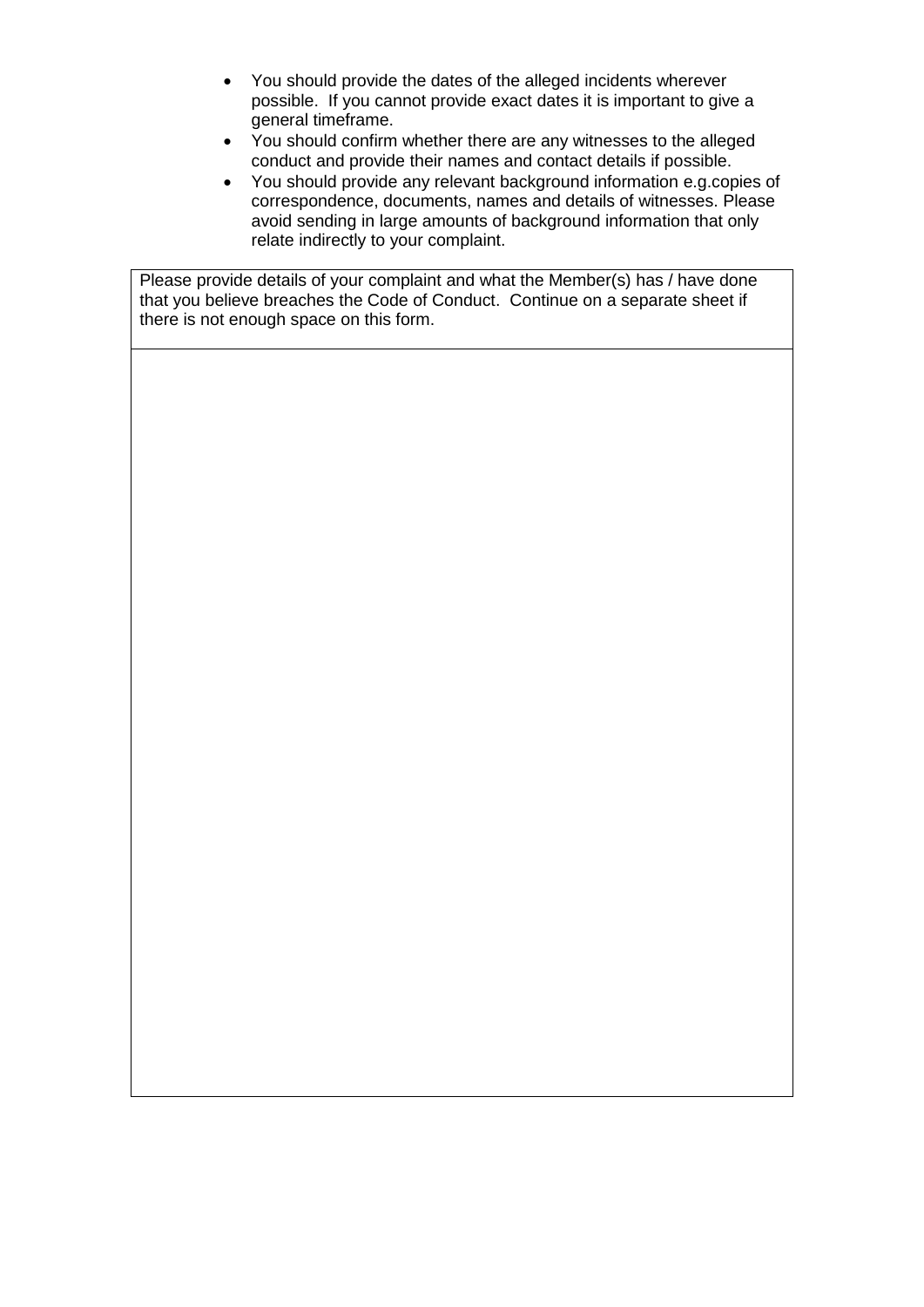## **3. Confidentiality**

#### **Only complete this next section if you are requesting that your identity is kept confidential**

In the interests of fairness and natural justice, the Standards Committee believe that Members who are complained about have a right to know who has made the complaint. The Committee also believe they have a right to be provided with a summary of the complaint. Your identity or the details of your complaint is unlikely to be withheld unless you have good reason to believe that, should we reveal it, you will be subject to some form of reprisal or intimidation from the Councillor complained of or some other person.

Please note that requests for confidentiality or requests for suppression of complaint details will not automatically be granted. The Monitoring Officer in consultation with the Independent Person will consider the request alongside the substance of your complaint. You will then be contacted to be advised of their decision. If your request for confidentiality is not granted, you will normally be allowed the option of withdrawing your complaint.

However, it is important to understand that in certain exceptional circumstances where the matter complained about is very serious, the Standards Committee can proceed with an investigation or other action and disclose your name even if you have expressly asked for these details to remain confidential.

Please provide details of why you believe your name and/or the details of your complaint should be kept confidential: